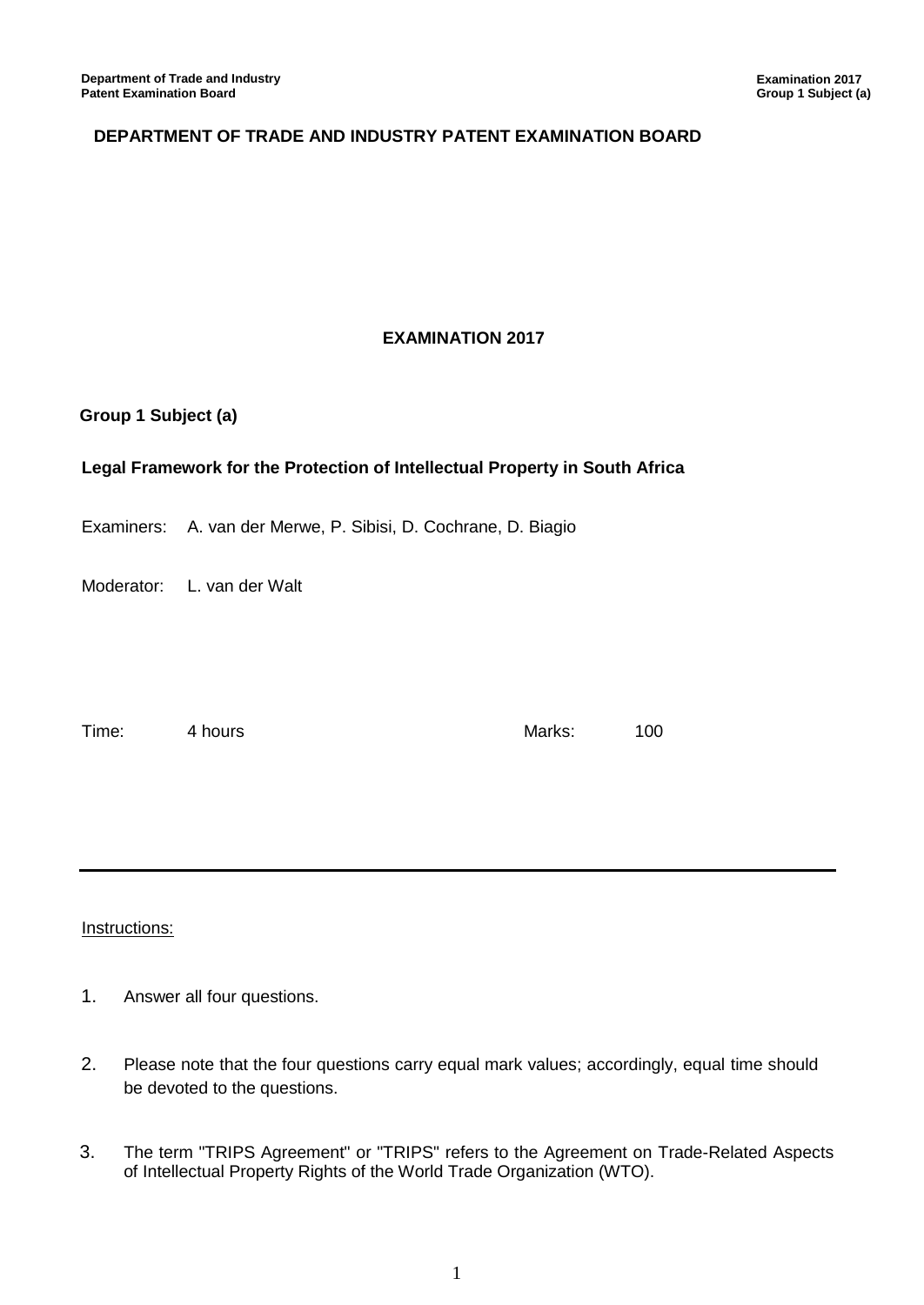# **QUESTION 1: TRADE MARKS ACT, NO. 194 OF 1993 (the "Act")**

- 1.1 What, in terms of the Act, is the definition of:
	- a) "mark"; and
	- b) "trade mark"
- 1.2 What is the fundamental requirement in the Act for a trade mark to be registrable?
- 1.3 Is it possible, in terms of the Act, for two identical or similar trade marks to be registered for the same goods or services?
- 1.4 Section 34(1) of the Act deals with different kinds/scenarios of infringement of a trade mark registration. Please summarize briefly and in your own words what the essence of these different kinds/scenarios are in terms of the relevant goods or services. Do not repeat these sub-sections of the Act *verbatim* or summarize the full sub-sections*.*
- 1.5 Is it possible, in terms of the Act, for a registered trade mark to be hypothecated? If so, what document has to be lodged with the Registrar of Trade Marks?
- 1.6 What, in terms of the Act, is the position when a person makes a representation with respect to an unregistered trade mark, to the effect that it is registered, for example by using the letter R in a small circle next to the trade mark (i.e. the registered symbol)?

2

**(3)**

**Marks [25]**

**Examination 2017 Group 1 Subject (a)**

**(6)**

**(4)**

**(4)**

**(6)**

**(2)**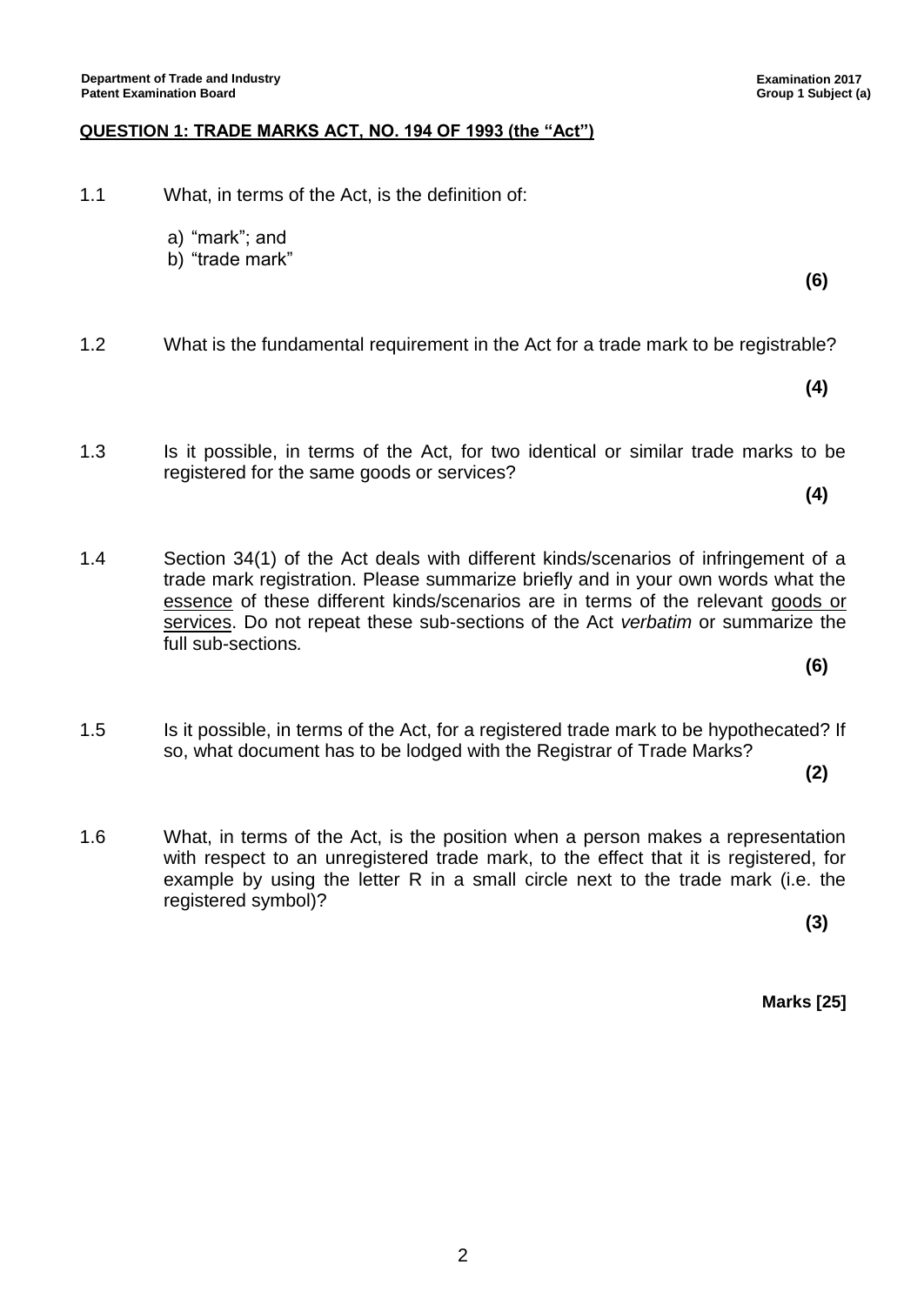# **QUESTION 2: COPYRIGHT ACT, NO. 98 OF 1978 (the "Act")**

| 2.1 | Name four examples of an artistic work.                                                                                                | (8) |
|-----|----------------------------------------------------------------------------------------------------------------------------------------|-----|
| 2.2 | What is excluded in the definition of musical work?                                                                                    | (3) |
| 2.3 | Authorship plays an important role in copyright law. In terms of the Act,<br>who is the author of the following works:                 |     |
|     | 2.3.1 sound recording?<br>2.3.2 cinematograph films?                                                                                   |     |
|     |                                                                                                                                        | (4) |
| 2.4 | In addition to artistic works, musical works, sound recordings and<br>cinematograph films, name five (5) categories of works which are |     |
|     | protected under the Copyright Act.                                                                                                     | (5) |
| 2.5 | Is the State bound by the Copyright Act?                                                                                               | (2) |
| 2.6 | The Copyright Act grants certain exclusive rights to the author of a<br>cinematograph film. Name three.                                | (3) |

**Marks [25]**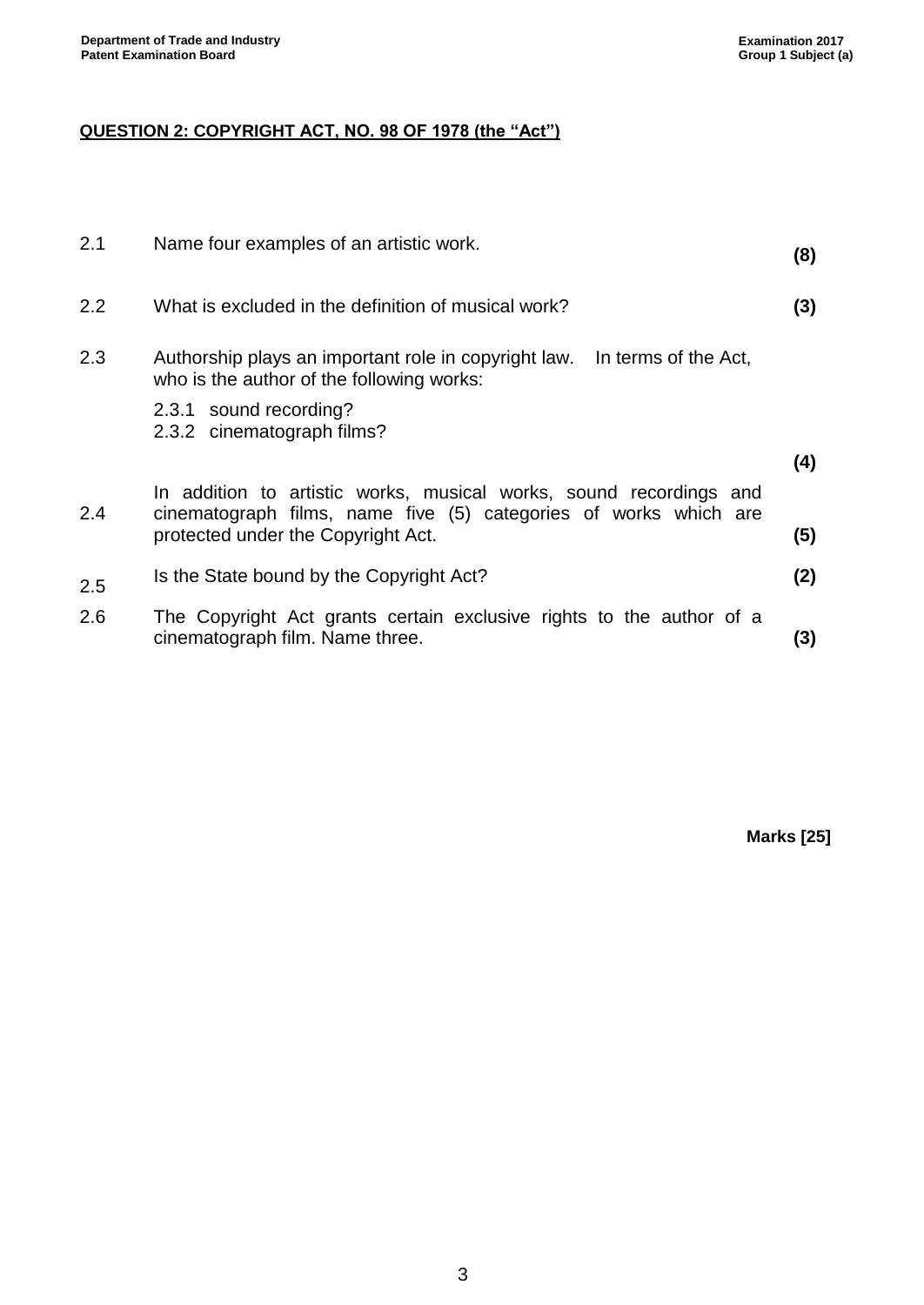- 1. Name the International Convention of Plant Breeders' Rights that South Africa is a member of, and to which agreement of this Convention South Africa is currently a signatory.
- 2. Name the five basic requirements, in terms of Section 2(1) of the Plant Breeders' Rights Act, for obtaining a Plant Breeder's Right.
- 3. Explain the provisions of Section 2(a) of the South African Plant Breeders' Rights Act in respect of the basic requirement that a variety must be "new".
- 4. What needs to be submitted to the Registrar of Plant Breeders' Rights when lodging an application for a Plant Breeder's Right in South Africa? Assume that the breeder has assigned his/her rights in the variety to a successor in title.
- 5. What is the duration of a Plant Breeder's Right in terms of Section 21 of the Plant Breeders' Rights Act?
- 6. List three of the remedies that are available to the holder of a Plant Breeder's Right in South Africa that has been infringed.
- 7. Explain the exception to infringement provided for in terms of Section 23(6)(f) of the Plant Breeders' Rights Act, which is also known as "Farmers' Privilege".

**(4)**

**(2)**

**(5)**

**(4)**

**(3)**

**(3)**

**(4)**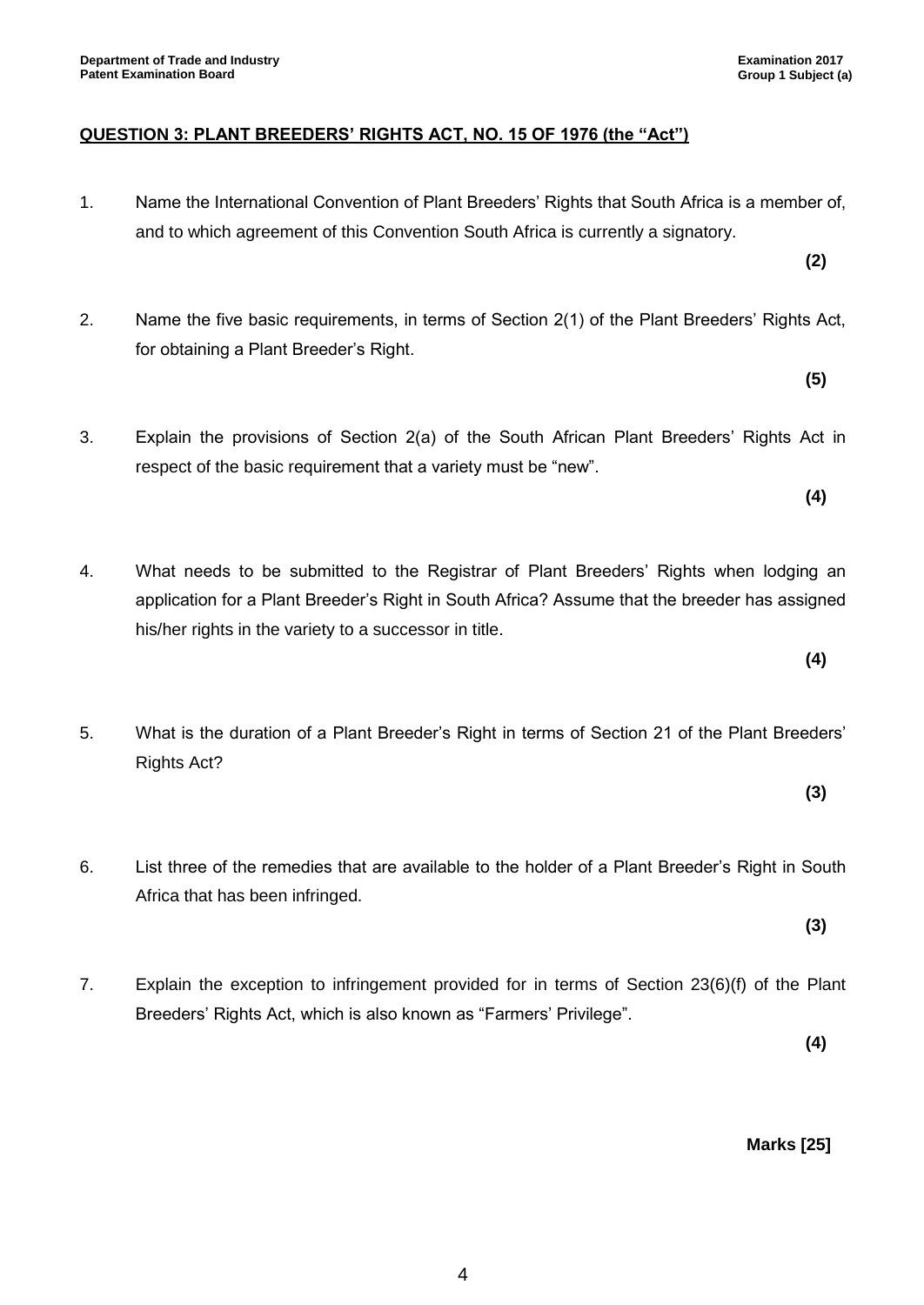## **QUESTION 4: INTERNATIONAL AGREEMENTS, CONVENTIONS AND TREATIES**

4.1 Aside from preventing others from making, using, exercising, disposing of, offering to dispose of and importing, a patented invention, list 4 other ways in which a patentee could derive benefit from their patent portfolio.

**(2)**

- 4.2 Indicate True/False to the following statements:
	- a) Our copyright law complies substantially with the TRIPS requirements despite the fact that South Africa has not acceded to the Rome Convention, WIPO Copyright Treaty, WIPO PPT or Washington Treaty.
	- b) TRIPS member states may require use for registration of a trade mark but use must not be a precondition for filing a trade mark application.
	- c) TRIPS requires that member countries provide for the protection of integrated circuits (IC's). In our law IC's are protected by means of copyright and design legislation.
	- d) South Africa has not yet acceded to the International Convention for the Protection of Industrial Property
	- e) TRIPS member countries must give effect to the provisions of TRIPS and can, but are not obliged, to provide more extensive protection for intellectual property than is required by TRIPS.
- 4.3 Explain the principles of "National Treatment" and "Most-Favoured-Nation Treatment" as set out in Articles 3 and 4 of TRIPS.
	- **(2)**

**(5)**

- 4.4 Give an example of where South African legislation does not align with the provisions of the TRIPS agreement.
- 4.5 What is the position of the TRIPS Agreement on the issue of international, national and territorial exhaustion of rights?
- 4.6 How does the TRIPS provision on the protection of well known marks go beyond the provisions of the Paris Convention?

4.7.

a) Article 30 of TRIPS provides that members may provide limited exceptions to the exclusive rights conferred by a patent, provided that such exceptions do not unreasonably

**(1)**

**(1)**

**(2)**